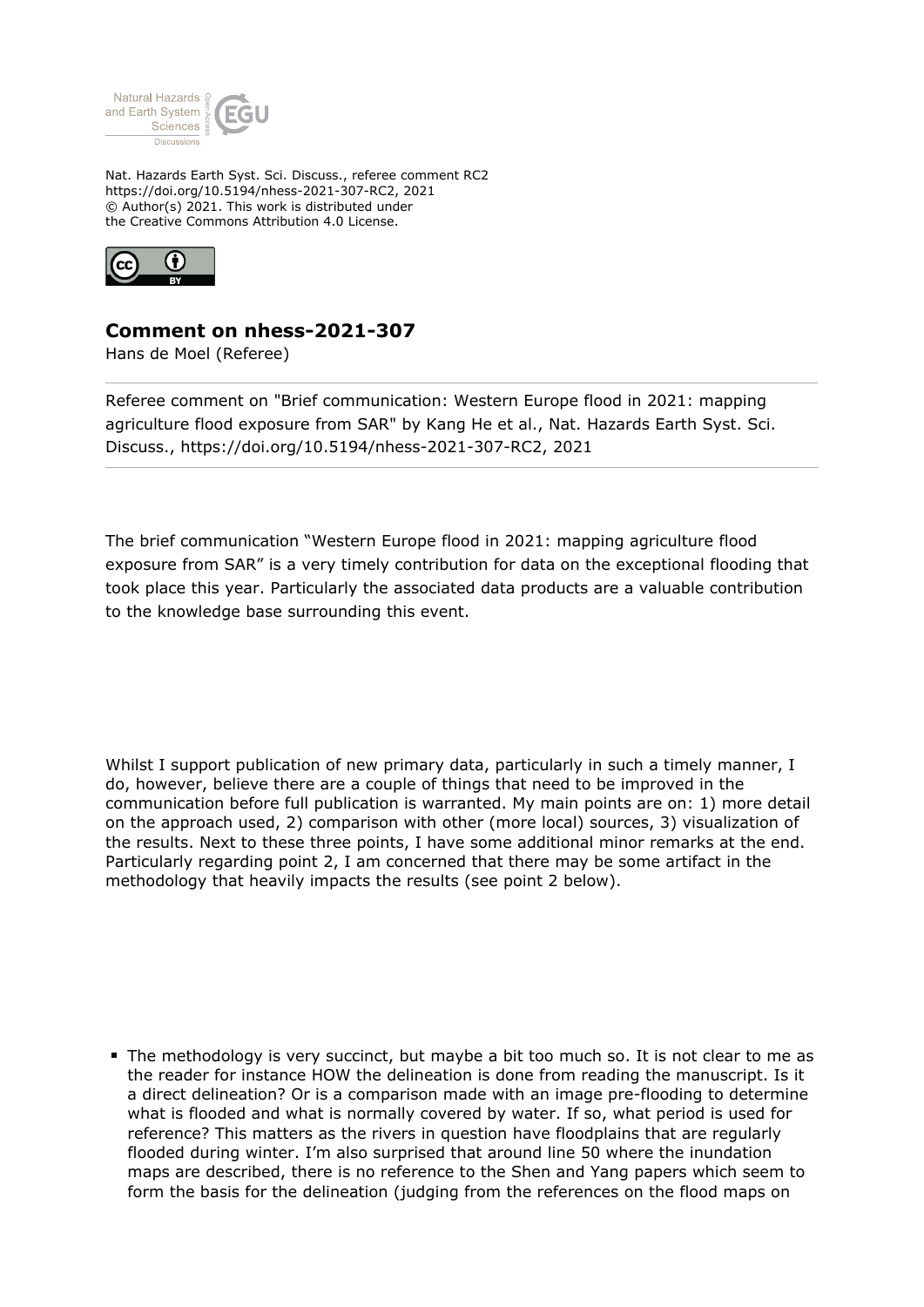AWS). This section really needs more detail for the reader to judge the results adequately.

- The study is done at a relatively large scale to be consistent, which I understand. However, I would really like to see at least some comparison with other estimates. For instance, do the precipitation totals estimated by the authors correspond to some other estimates? These could be from national met offices, or rainfall radars, or other satellite sources, etc. I also noticed that spatially, there is a hotspot of precipitation over the south of Luxembourg. However, the estimates from the Dutch fact finding mission (see below for reference) show this more to the north (northern Luxembourg and eastern Belgium, see Figure 2.2 in the Dutch report). This is based on E-OBS data and in line with the impacts observed in this region. Lastly but crucially, the communication mentions the main inundated area in the Netherlands to be in the north: in the regions of the Markermeer and Ijsselmeer. I know for sure that this is not the case (which is why I want to know more about the methodology) as the Markermeer/Ijsselmeer regions were not impacted at all during the floods. In the Netherlands the impact was way more upstream along the Meuse river (from Belgian border up to Roermond/Nijmegen). My knowledge is mainly on the Dutch situation, but I think it is imperative to check also the other areas for which claims are made. I was for instance surprised to learn about the flooding near the coast of Marseille and Montpellier. I did not find any news items on this (though I only looked briefly and don't speak French) and the wiki page also doesn't mention this. So I would urge the authors to check this to make sure it is not the result of an artefact in the method (as I presume the Markermeer/Ijsselmeer probably is), particularly as these are areas that seem to constitute a large portion of the overall results.
- The visualization of the results can be improved considerably in the brief communication. Particularly Figure 2 should be improved. Right now no inundation can be seen and even the legend only refers to land-use classes (inundation is not even a class) and it seems more of a land-use map than a flood map. The maps on AWS on the other hand are very informative, so I would put some of those images in the communication. I would also pick different areas as the four focus areas. For the Netherlands/Belgium more downstream along the Meuse, for Germany along the Ahr (where most of the impacts where) and in France the communication mentions extensive flooding along the coast (Montpellier/Marseille) and along the Rhone. This would focus the panels on known heavily hit parts/key results. Next to Figure 2, I would propose to include a table with areas affected in the different countries. Now this is listed in text over a couple of paragraphs in the results, but by putting the numbers in a table it would be much easier to compare. Or when the authors feel Figure 4 is sufficient, I would only highlight the main findings from the figure, rather than listing all individual numbers.

Minor remarks:

The introduction heavily relies on newspaper sources on the event. Whilst these are of course the first ones to report on it, there have been more specific reports from the research community as well. In the Netherlands for instance a fact finding report has been published with an English summary (https://www.enwinfo.nl/publish/pages/18354 1/fact-finding-hoogwater-2021-versie-1-2.pdf)